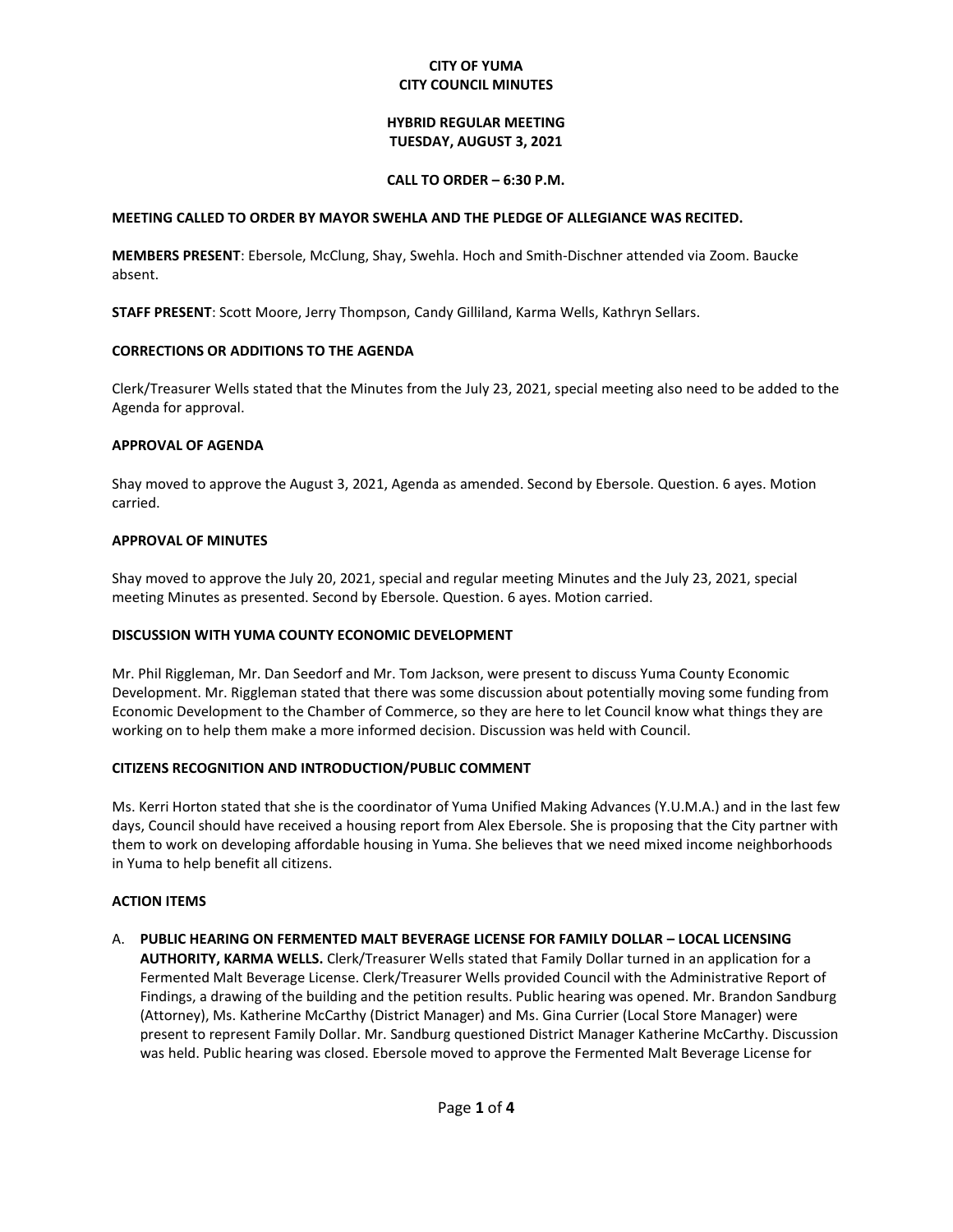Family Dollar. Second by Shay. Question. 4 ayes. (Hoch and Smith-Dischner were not able to vote on this item due to the remote participation policy). Motion carried.

- B. **RESOLUTION #23, SERIES OF 2021 (UPDATE PUBLIC RECORDS POLICY) – KARMA WELLS.** Clerk/Treasurer Wells stated that we are updating the Public Records Policy due to updating the Research Fee on the fee schedule from \$30.00 to \$33.58. Shay moved to approve Resolution #23, Series of 2021. Second by Ebersole. Question. 6 ayes. Motion carried.
- C. **RESOLUTION #24, SERIES OF 2021 (IGA WITH YUMA COUNTY FOR COORDINATED ELECTION) – KARMA WELLS.** Clerk/Treasurer Wells stated that this Resolution is to approve an intergovernmental agreement (IGA) with Yuma County for the City to put a question(s) on the ballot in the November election. This is only to notify the County that we intend to be part of the November election. Shay moved to approve Resolution #24, Series of 2021. Second by McClung. Question. 6 ayes. Motion carried.
- D. **APPROVAL OF ANNEXATION PETITION AND DIRECTION FOR THE MAYOR TO SIGN SAID PETITION – KATHRYN SELLARS.** Attorney Sellars stated that approval is needed to give direction for the mayor to sign the annexation petition. This is only step one. This will be coming back to Council to set a public hearing to start the annexation process. Shay moved to approve the annexation petition and direction for the Mayor to sign said petition. Second by Ebersole. Question. 6 ayes. Motion carried.
- E. **APPROVAL OF BILLS – KARMA WELLS.** Clerk/Treasurer Wells provided Council with an additional list of bills. Shay moved to approve the bills as presented. Second by Ebersole. Question. 6 ayes. Motion carried.
- F. **PURCHASES IN EXCESS OF \$5,000 – SCOTT MOORE.** Manager Moore stated he is seeking approval for the purchase of a transformer needed to supply power for the Farmer Bean Company expansion in the Industrial Park. He has received two quotes. The first is for a reconditioned transformer in the amount of \$8,293.00. The second is for a rebuilt transformer in the amount of \$15,507.44. Manager Moore added that he would prefer a new transformer over a reconditioned or rebuilt one, but lead times on a new transformer are too far out. Manager Moore would like to propose that we purchase the less expensive transformer now and get a new transformer ordered. The reconditioned transformer would be used at Farmer Bean in the interim and then would be used as a spare, once the new transformer arrives. Shay moved to approve the purchase of the 300KVA transformer in the amount of \$8,293.00. Second by McClung. Question. 6 ayes. Motion carried.

Manager Moore stated he is also seeking approval for the purchase of a decorative light pole to replace the one at the corner of 3<sup>rd</sup> Avenue and Main Street that was run over. He said it has been a struggle to find poles that match what we have now. He did find them from the manufacturer that are an exact match. Since they are so hard to find, he would like approval to purchase two poles, in case another one gets damaged. Manager Moore stated that we will be getting reimbursed for the cost of the damaged pole, plus the labor that it takes to install the new pole. The poles are \$4,000.00 each from Western United. McClung moved to approve the purchase of two light poles. Second by Shay. Question. 6 ayes. Motion carried.

# **ADDITIONAL BUSINESS**

None.

# **REPORTS**

# **CITY MANAGER, SCOTT MOORE**

Manager Moore provided Council with an update on the fuel farm at the airport. We have run into a couple of issues. The meters on the 100 low lead and the Jet A tanks needed to be calibrated. The company that came out to calibrate the tanks only had the equipment to do the Jet A tank. Another company will have to come out to calibrate the 100 low lead tank. Also, the fuel that was put into the Jet A tank did not pass the test. That fuel will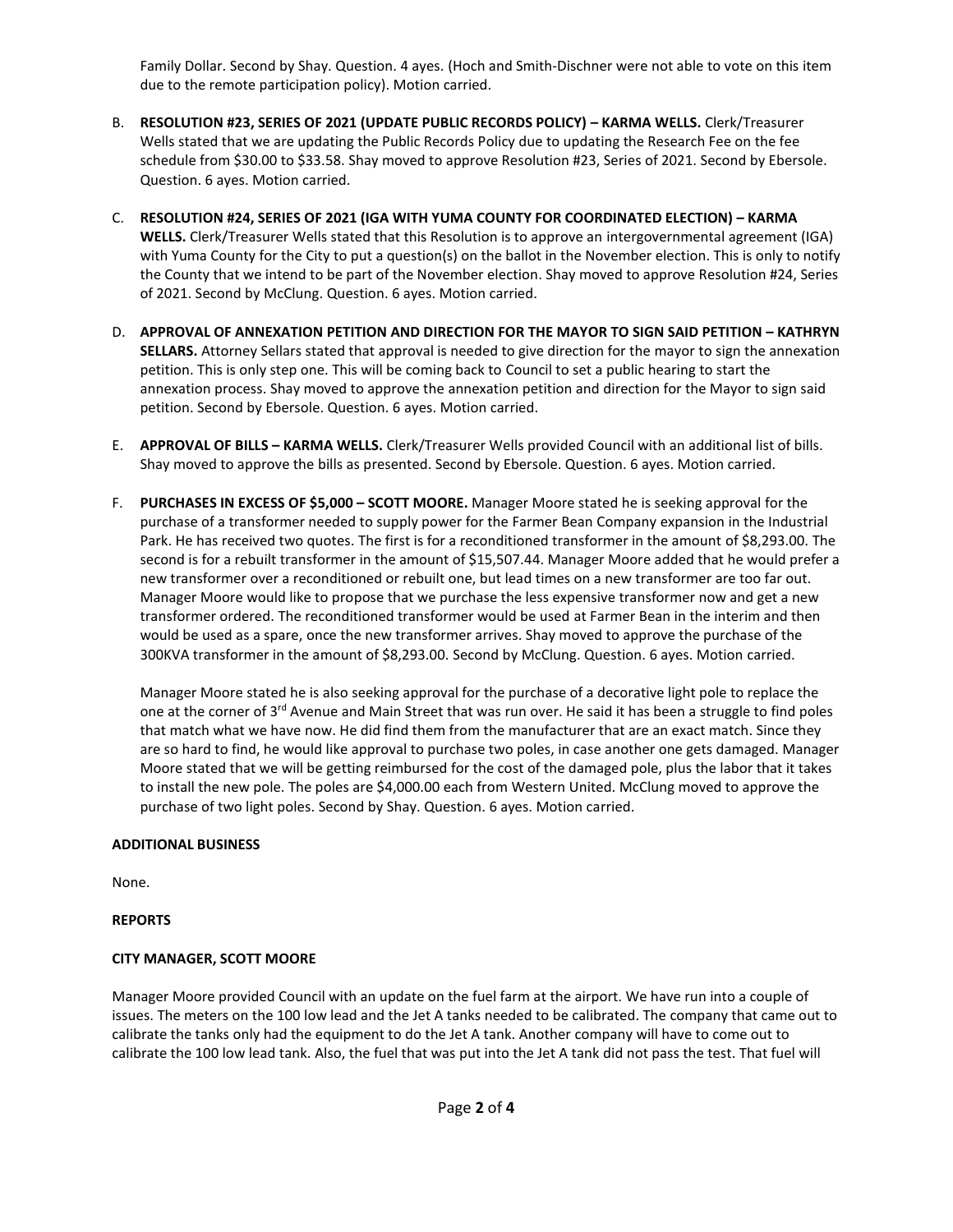have to be removed and the tank will have to be cleaned before it can be filled with the correct fuel. The new fuel will be tested by an independent lab.

# **CITY CLERK/TREASURER, KARMA WELLS**

None.

# **CHIEF OF POLICE, JERRY THOMPSON**

Chief Thompson emailed everyone the July police report.

# **CITY COUNCIL REPORTS**

# Smith-Dischner

• Council Member Smith-Dischner stated that the electric committee met on July 28 and they are working on transformer installations at the new hangars at the airport and the Autism Center. They are still trying to fill their open position, but are not having much luck finding journeymen, so they are offering an apprenticeship. Right now, in Colorado there are 33 open journeymen positions, so it is making it difficult to find someone. There is a 24 to 40 week wait to get transformers and the price of their supplies is going up significantly. There is discussion about the possibility of a new substation on the east side of town.

# Ebersole

- Council Member Ebersole stated that he also attended the Electric Department committee meeting with Council Member Smith-Dischner.
- He also met with the Water/Wastewater Departments with this being the first time with Water/Wastewater Supervisor Eric Metcalfe being in charge and he is happy to see Eric be able to fill that position. There is still a TDS issue and they are looking into different ways to resolve that.
- Council Member Ebersole stated that he does sit on the Economic Development board. They meet monthly, but he isn't always able to attend, but they send out very detailed minutes. Going forward, after each meeting, he will provide a detailed report to update Council.

# McClung

- Council Member McClung stated that since the last meeting, the Landfill Board has met, as well as the Water Authority. The Landfill Board is entering their budget cycle. They received notice from the landfill manager that he will be retiring in August, 2022, so they are in the process of building a job description for the position. There is a lot of discussion about outsourcing the scraper work with Yuma County Road & Bridge, due to the equipment being old and too costly to maintain. The focus of the Landfill Board is moving toward recycling to keep stuff out of the pit to extend the life of the existing cell. They need to start work for permitting for the next cell.
- Council Member McClung stated that the biggest issue facing the Water Authority is compliance with the court mandated delivery of water to the state line for the State of Kansas. We are coming up on a 2024 deadline to retire 10,000 irrigated acres in the Arickaree River Basin. At present, we have only retired less than 4,000 acres. If we are unable to comply, in 2024 we will no longer have 100% allocation of the well field north of Wray. It will drop to 29% allocation.
- Manager Moore asked Council Member McClung if he knows when the city might know if there is going to be an increase coming from the landfill. Council Member McClung stated that he is pushing to get information in time for the City's budget cycle.

# Shay

- Council Member Shay stated that the City Clerk's committee meeting will take place at the end of August.
- The Sanitation Department committee meeting will take place tomorrow.